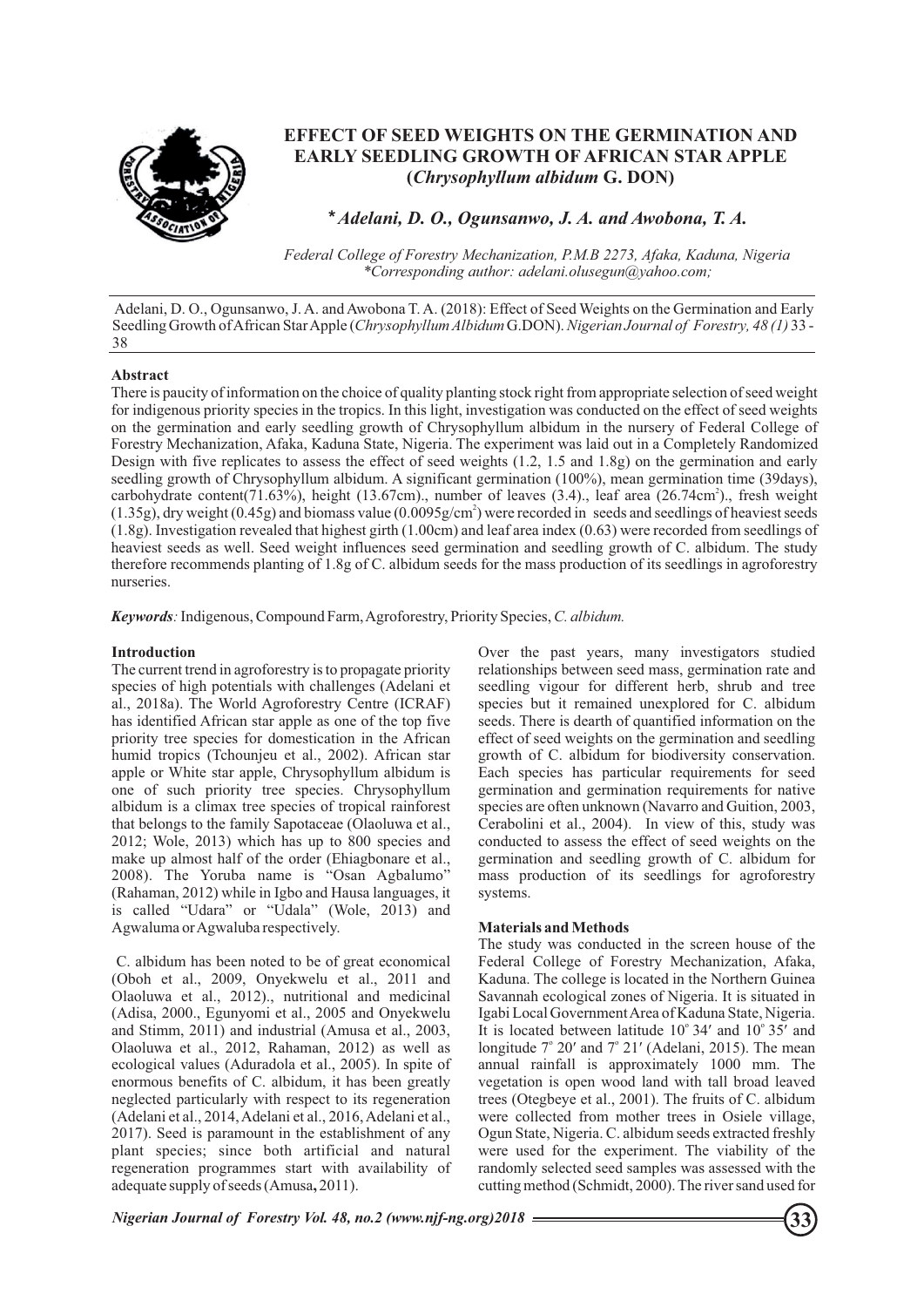the experiment was collected from the floor of the college dam, sieved through 2mm sieve and then sterilized in the laboratory oven at 160 °C for 24 hours. The polythene pots used were  $20x10x10cm^3$ dimensions and filled with the sterilized river sand and saw dust and arranged in the screen house.

To assess the effect of seed weights on the germination and seedling growth variables of C. albidum, a Completely Randomized Design with five replications was involved. The total number of three hundred (300) seeds extracted from the fruits was used for the experiment. The seeds were washed and air dried for 30 minutes. The three seed weights of the samples of the seeds sorted out by sizes were determined by weighing the seeds on Mettler Top loading Weighing Balance (Model Mettler PM 11-K). Based on the categorization of Adelani et al.(2018b), the seed weights of C. *albidum* were classified into 1.2, 1.5 and 1.8g respectively. The seed weights (1.2, 1.5 and 1.8g) were soaked in 50 °C water for 10 seconds. Twenty seeds represented a replicate. Five replicates were planted in 4cm depth of equal mixture sterilized river sand and saw dust (50:50). Nothing of successful germinated seeds was as described by Hossain et al. (2005). Germination count was taken by recording the number of seeds germinated every three days as suggested by Schmidt (2000). Final germination count was taken when no further germination took place for several days. Germination count was converted to germination percentage. Germination percentage and mean germination time were estimated using the following formula (equations 1 and 2) as suggested by Schelin et al. (2003).

**Germanation percentage was computed using the formula:**\n**Germanation Percentage =** \n
$$
\frac{\text{Totalseedgerminated}}{\text{Totalseedgerminated}} \, x \, 100
$$
\n

Mean germination time was computed using the formula:  
\n
$$
MGT = \frac{\sum (f_x)}{\sum X}
$$
\nSchelin *et al.* (2003) (2)

Where: x is the number of newly germinated seeds on each day; f is the numbers of days after seeds were set to germinate; X is the Total number of seeds that germinated at the end of the experiment. The carbohydrate content was analyzed in laboratory.

The successful germinated seeds were thinned to one per pot. Seedling growth variables were taken every two weeks for two months. Variables assessed include: seedling height (using meter rule) and collar girth (using venier calliper). The leaves were counted manually for number of leaves. Leaf area was obtained by linear measurement of leaf length and leaf width as described by Ugese *et al.*(2008). LA=4.41+1.14LW

*Where: LA= leaf area; LW= Production of linear dimension of the length and width at the broadest part of the leaf; Leaf Area Index =leaf area/ land area; %* 

*Moisture Content= Weight of fresh seeds- Weight of dry seeds/ weight of fresh seeds x100; Biomass = Dry Weight (of above ground tissues)/ Plot Area*  $(g/m^2)$ *2 2 (g/cm ) or (kg/m ) (SOP, 1994)*

The data for the study were subjected to one-way analysis of variance (ANOVA). Comparisons of significant means were accomplished using Fischer's Least Significant Difference (LSD) at 5% level of significance.

#### **Results and Discussion**

## **Effect of Seed Weights on Germination Profile and Carbohydrate Content**

The result of effect of different seed weights on the germination and carbohydrate content of *C. albidum* is represented in Table 1. A significant germination percentage value of 100% was recorded from the heaviest seeds with greatest carbohydrate content (71.63%). This is an indication that germination percentage increase with the increasing carbohydrate of the seeds, owing to the ability of carbohydrate content to enhance the energy for germination of seeds. This is also in line with reports of Khan and Shankar (2001), Ajiboye *et al.* (2009), Sangare (2012).

The result of the effect of seed weights on mean germination time of *C. albidum* showed that heaviest seeds germinated within shortest periods of time of 39 days compared to heavy seeds that germinated on 79 days. This result is in consonance with the reports of Khan, (2004), Kaydan and Yagmur (2008) and Norden *et al.* (2008). A significant germination percentage (100%) and least mean germination time (39 days) were recorded for heaviest seeds (Table 1). It can be deduced from the result that heaviest seeds germinate higher and earlier. This result is in the same consonance with the reports of Khan and Shankar (2001), Khan *et al.* (2002), Gholami *et al.* (2009) Hojjat (2011) and Omokhua *et al.* (2015). Contrary to the findings of this study, the investigators as Upadhaya *et al.* (2007); Santos *et al.* (2009); Roshanak *et al*. (2013); Souza and Fagundes (2014) concluded that small seeds germinate higher and earlier. Higher and earlier germination percentage recorded in small seeds was adduced to its ability to get food reserves (Rastegar and Kandi 2011) and water (Indira *et al*., 2000; Tilki and Alptekin, 2005; Sadeghi *et al.,* 2011) faster than large seeds**.**

## **Effect of Quality of Seedlings on Selected Growth Variables**

Heaviest seeds had highest germination percentage, speed of germination, carbohydrate and seedling growth (Table 1). Cicek and Tilki (2007) concluded that large seeds in *Castanea sativa* have better germination and survival and seedling growth. Ahmeda *et al.* (2019) concluded that seed germination, plant height, number of leaves, leaf area, stem diameter and number of seeds, increased as seeds size of *Helianthus annus* increased. Growth characteristics of peanut plants, such as crop

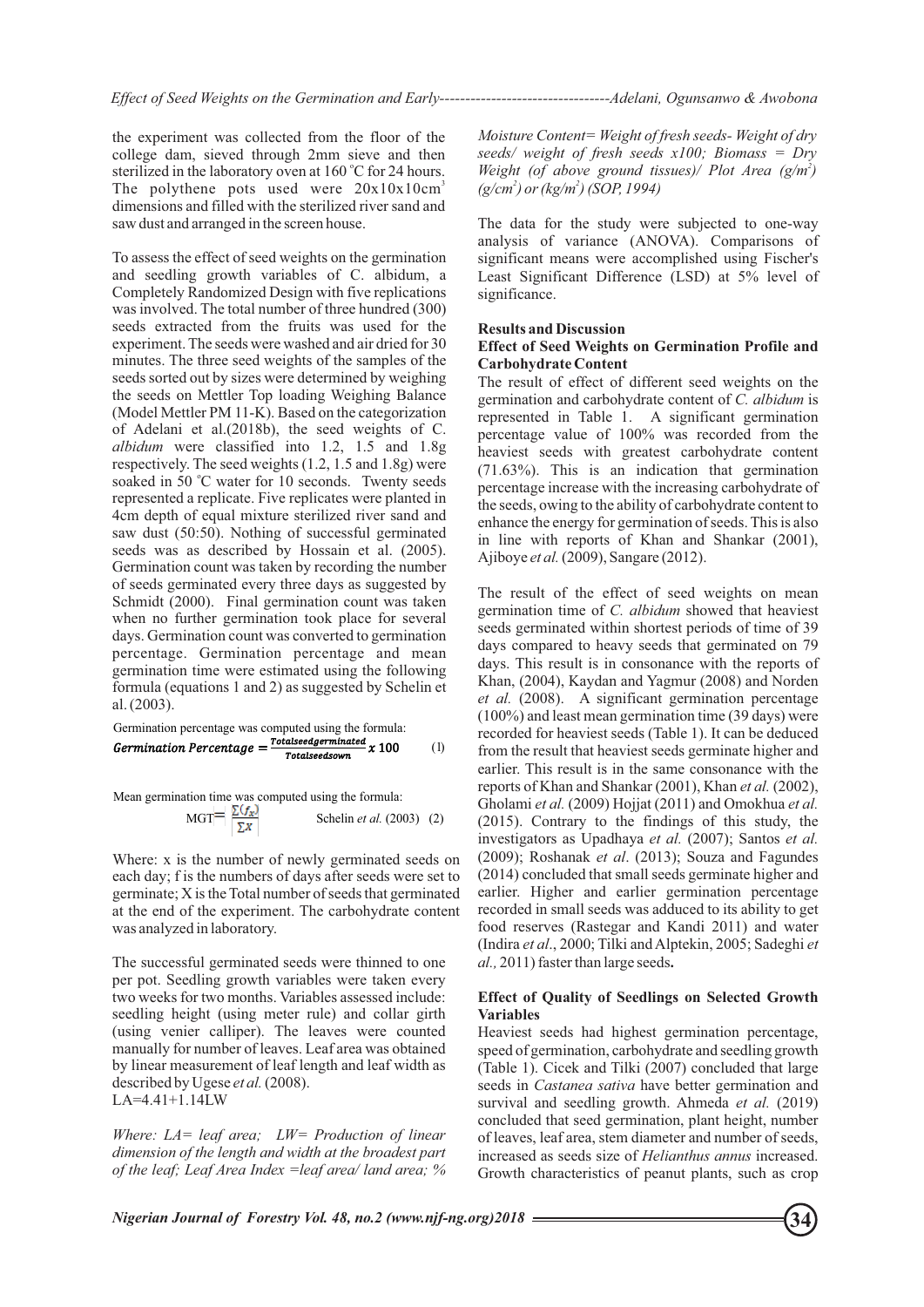emergence, plant height and number of leaves were higher in plots where large seeds were sown in comparison to plots with other seed sizes (Olayinka *et al.,* 2016).

Higher and earlier germination in heaviest seeds influenced the seedlings growth. Various investigators such as Cookson *et al.* (2001) (*Lolium perenne*)., Nagaraju (2001) (*Helianthus annus*), Nerson (2002) (*Cucumis melo*)., Balamurugan *et al.* (2004) (*Carthamus tinctorius*)., Willenborg *et al.* (2005) (*Avena sativa*)., Menaka and Balamurugan (2008) (*Amaranthus Cv.CO* ) and Mandal *et al.* (2008) (*Hyptis <sup>5</sup> suaveolens*) have concluded that large seed sizes

enhanced increased germination percentage, speed of germination, seedling vigour (Yanlong *et al.,*2007) and other seed quality parameters as well as related agronomic traits.

A significant height (13.67cm), fresh weight (1.35g), dry weight  $(0.45g)$  and biomass value  $(0.0095g/cm<sup>2</sup>)$ were recorded in seedlings from heaviest seeds (1.8g) (Table 1). This result is in consonance with the reports of Owoh *et al.* (2011) who stated that large seed size of *Gmelina arborea* had the best performance in terms of shoot and root dry weight which was significantly different from other seed sizes. Similar result was obtained by Taleghani *et al*(2002) on sugar beet.

|  | Table 1: Effect of Seed Weights on Germination and Seedling Growth Parameters of C. albidum |  |
|--|---------------------------------------------------------------------------------------------|--|
|--|---------------------------------------------------------------------------------------------|--|

|         |                  | Seed S.W M.C | C.C                      | MGT    | G                | H                 | Gt   | NL        |                                                                   |           |      | LA LAI FW DW BV $(g/cm^2)$ |
|---------|------------------|--------------|--------------------------|--------|------------------|-------------------|------|-----------|-------------------------------------------------------------------|-----------|------|----------------------------|
| Size    | $(\mathfrak{g})$ | (%)          | (%)                      | (Days) | (%)              | (cm)              | (cm) |           | $\text{cm}^2$                                                     | (g)       | (g)  |                            |
|         | 1.2              | 4.05         | 69.12                    | 79     | $18^{bc}$        | 9.07 <sup>b</sup> |      |           | $0.85^a$ $2.17^b$ $16.51^b$ $0.39^a$ $0.60^b$ $0.15^b$ $0.003^b$  |           |      |                            |
| М       | 15               | 4.18         | 69.33                    | 60     | $45^{\rm b}$     | $9.83^{b}$        |      |           | $0.97^a$ $2.50^b$ $25.07^a$ $0.59^a$ $1.15^a$ $0.35^a$ $0.008^a$  |           |      |                            |
|         |                  | 4.27         | 71.63                    | 39     | 100 <sup>a</sup> | $13.67^{\rm a}$   |      |           | $1.00^a$ $3.37^a$ $26.74^a$ $0.63^a$ $1.35^a$ $0.45^a$ $0.0095^a$ |           |      |                            |
| $SE+ -$ |                  |              | $\overline{\phantom{a}}$ | 6.1    | 7.77             | 0.83              | 0.75 | 0.22 1.47 |                                                                   | 1.05 0.07 | 0.04 | 0.0009                     |

Content, MGT- Mean germination time, G- Germination percentage, H-Height, Gt- Girth, NL-Number of leaves, LA-Leaf Area, LAI-Leaf area index, FW-Fresh Weight, DW-Dry weight, BV-Biomass value \*Means on the same column having different superscripts are significantly different (P<0.05).S-Small (2.0-2.2cm length), M-Medium(2.4.0-2.6cm length), L- Large (2.8-3.0cm length), S.W- Seed weight C.C – Carbohydrate

## **Conclusion**

Out of all the challenges that are confronting the choice of quality planting stock, the poor selection of the seed weight in seed lot appears to be critical. The problem of poor selection of seed weight from seed lot takes time to discover let alone corrected. It is therefore paramount to be careful in selection of appropriate seed weight from seed lot of high physiological quality to guarantee future planting stock as well as growth, development and high productivity. In an attempt to prevent extinction of our indigenous priority tree species, conservation efforts should be geared towards propagation of them. Appropriate selection of quality plant stock of priority species which start right from choosing appropriate seed weight needs to be embraced. *Investigation conducted into selection of appropriate seed weight of C. albidum revealed that* for maximum germination percentage and seedling growth, 1.8g seeds need to be planted.

#### **References**

- Akande, M.T. (2014). Effect of sources and *Agriculture Research: ACatalyst for Chrysophyllum albidum* seedlings. *Organic*  rates of organic fertilizer on the growth of *Transformation Agenda. In:* Olabiyi, T.I and Adelani, D.O., Suleiman, R. A., Akesode, H.Aand *Sustainable National Agricultural*
- *th* Bolarinwa, I. F*. (Eds). Proceedings of the 10 National Conference on Organic Agriculture* pp65-73*.*
- *Tropical Agriculture,* 20 (1):31-36*.* Adelani, D.O. (2015). Effect of depth and pre-sowing treatment of *Sesbania sesban*. *Applied*
- (2016). Storability and pre-sowing treatments Adelani, D.O., Aduradola, M.Aand Maisamari, I.J.

towards biodiversity conservation. *In*: of *Chrysophyllum albidum* seeds: Astep

- 80-86. *Conservation in Nigeria. Proceedings of Joint Biodiversity Conservation Conference of*  Borokini, I. T. and Babalola, F. D. (Eds); *MDG*<sub>*sto*</sub> *SDG : Towards Sustainable Biodiversity <sup>S</sup> Nigeria Tropical Biology Association (NTBA) and Nigeria Chapter of Society for Conservation Biology (NSCB) Conference,* Pp
- G. Don) seeds. *Journal of Agricultural Science and Environment,* 17(1): 91-102. of African star apple (*Chrysophyllum albidum*  Adelani, D.O., Aduradola, M. Aand Aiyelaagbe, I.O.O. (2017). Storability and pre-sowing treatments
- Adelani, D.O., Amos, O.S and Ojo, O.S. (2018a). *Sustainable Environmental Management,* 10: Effects of some pre-germination treatments and seed weights on the germination of *Zizyphus mauritiana*Lam seeds. *Journal of*  218-234.
- Bamikole, J.A. (2018b). Germination of Adelani, D.O., Aduradola, M. A., Akande, M.Tand *Chrysophyllum albidum* seeds in response to seed weights and temperatures. *Horticulture For Improved Livelihoods*. In: Aiyelaagbe,
- I.O.O., Adeoye, I.B and Akintoye, H.A(Eds). *Proceedings of III All Africa Horticultural Congress*. Pp 275-279. (Belgium) https://ww w.ishs.org>symposium
- content of African star apple (*Chrysophyllum th albidum*) in *Proceedings of the 18 Annual Conference of NIST* (eds) Garba, S.A., Ijagbone, I.G., Iyagba, A.O., Iyamu, A.O., Adisa, S. A. (2000). Vitamin C, protein and mineral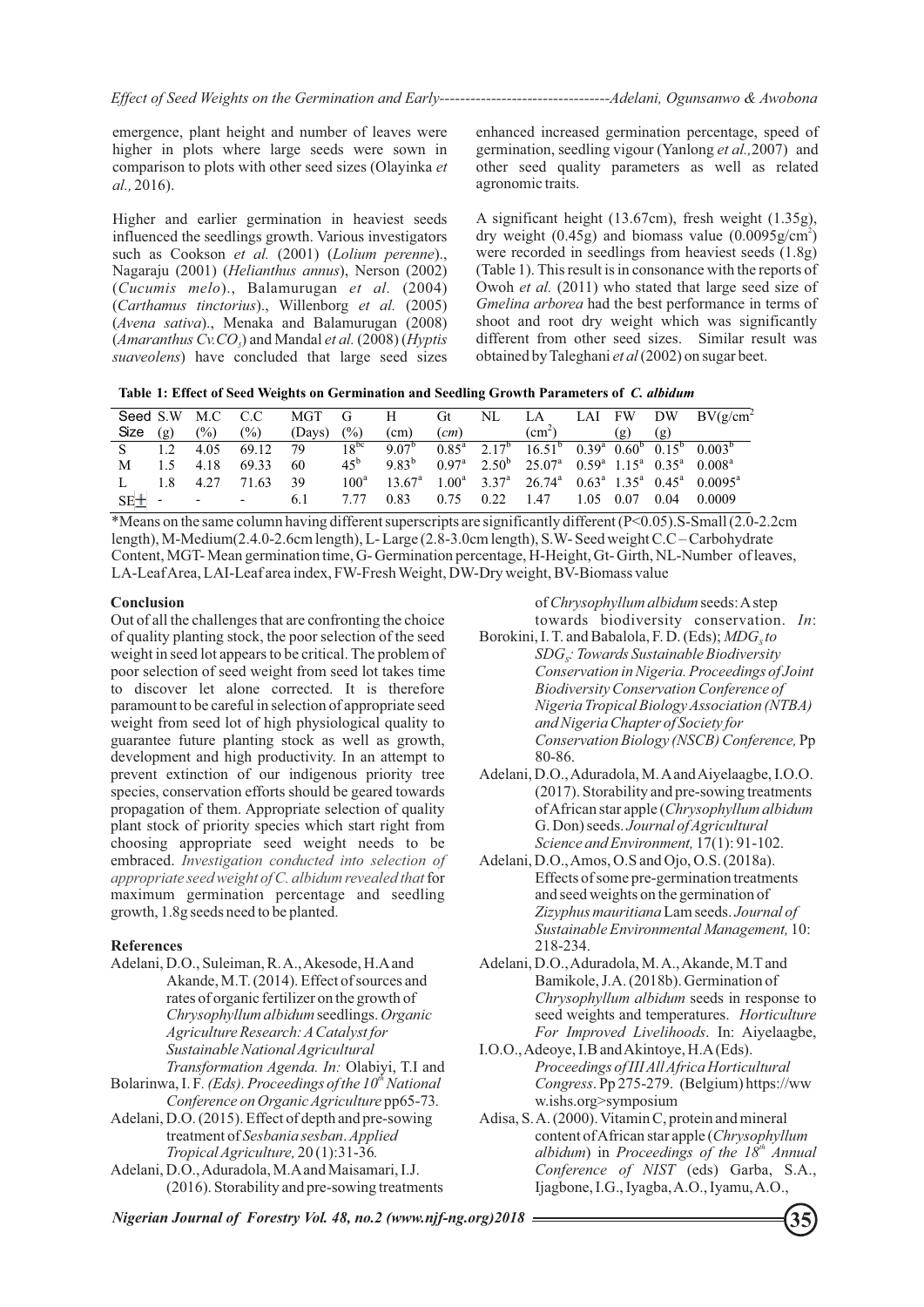Kilani, A.S and Ufaruna, N. Pp. 141 – 146.

Aduradola, A.M., Adeola, B. F and Adedire, M.O. (2005). Enhancing germination in seeds of African Star Apple, *Chrysophyllum albidum* (G. Don). *Journal of Food, Agriculture and Environment,*

*3*(2):292-294.

- Ahmeda, T. A. M, Mutwalib, E. M and Salih, E. A. (2019). The effect of seed size, growth and yield of sunflower (*Helianthus annus* L). *American Scientific Research Journal for Engineering, Technology and Sciences,* (ASRJETS) 53(1): 75-82 htt://asrjetsjournal. org/
- seed germination and percentage starch content levels in *Tamarindus indica*, Pro *Prosopis africana*, *Parkia biglobosa* and *Albizia lebbeck*. *Journal of Applied Science*  Ajiboye, A.A., Atayese, M.O and Agboola, D.A. (2009). Effect of presowing treatments on *Research, 5*(10):1515-1519.
- Amusa, N.A., Ashaye, O.A. and Oladapo, M.O. (2003). Biodeterioration of African star apple (*Chrysophyllum albidum*) in storage and the effect of its food value*. African Journal of Biotechnology,* 2:56-59.
- Amusa, T.O. (2011). Effects of three pre-treatment techniques on dormancy and germination of seeds of *Afzelia africana* (Sm. Ex pers). *Journal of Horticulture and Forestry, 3*(4): 96-103.
- Balamurugan, P., Srimathi, P and Sundaralingam, K. (2004). Influence of seed size on vigour and productivity of safflower. *Sesame Safflower Newslett.,* Vol. 19.
- Cerabolini, B.R., Andreis, R.M.C., Pierce., S and Raimondi, B. (2004). Seed germination and conservation of endangered species from the Italian Alps: Phsoplexis comosa and Primula glaucescens. Conservation Biology 117: 351-356.
- Cicek, E and Tilki, F. (2007). Seed size effects on germination, survival and seedling growth of *Castanea sativa* Mill. *Journal of Biological Sciences, 7: 438-441.*
- Cookson, W.R., Rowarth, J. S and. Sedcole, J.R. (2001). Seed vigour in perennial ryegrass (*Lolium perenne* L.): Effect and cause. *Seed Science and Technology,* 29: 255-270.
- Egunyomi, A., Fasola, T.R and Oladunjoye, O. (2005). Charring medicinal plants: A traditional method of preparing phyto medicines in South Western Nigeria. *Ethnobotany Research and Applications,* 3: 261-265.
- and abnormal seedlings of *Chrysophyllum albidum*. A step towards sustainable management of the taxon in the  $21<sup>st</sup>$ Century. *Scientific Research and Essays, 3*(12):567-570. Ehiagbonare,J.E., Onyibe, H.I. and Okoegwale, E.E. (2008). Studies on the isolation of normal
- Gholami, A., Sharafi, S., Sharafi, A and Ghasemi, S. (2009). Germination of different seed size of pinto bean cultivars as affected by salinity and drought stress. *Journal of Food, Agriculture and Environment, 7*(2): 555- 558.
- Hojjat, S. S. (2011). Effect of seed size on germination and early seedling growth of some Lentil genotypes. *International Journal of Agriculture and Crop Sciences,* 3: 1-5.
- Hossain, M. A., Arefin, M. K and Rahman, M. A. (2005). Effect of seed treatments on germination and seedling growth attributes of Horitaki (*Terminalia chebula* Retz.) in the ursery. *Research Journal of Agriculture and Biological Sciences,* 1: 135-141.
- Indira, E.P., Basha, S.C and Chacko, K.C. (2000). Effect of seed size grading on the germination and growth of teak (*Tectona grandis*) seedlings. *Journal of Tropical Forest Science,* 12: 21-27.
- Kaydan, D and Yağmur, M. (2008). Germination, seedling growth and relative water content of shoot in different seed sizes of triticale under osmotic stress of water and NaCl. *African Journal of Botany,* 7: 2862-2868.
- Khan, M. L and Shankar, U. (2001). Effect of seed weight, light regime, and substratum microsite on germination and seedling growth of *Quercus semiserrata* Roxb. *Tropical Ecology,* 42: 117-125.
- Khan, M. L., Bhuyan, P., Singh, N. D and Todaria, N. P. (2002). Fruit set, seed germina tion and seedling growth of *Mesua ferrea* Linn. (Clusiaceae) in relation to light intensity. *Journal of Tropical Forest Science,* 14: 35–48.
- tropical tree species of north-east India. *Acta Oecologica, 25*:103–110 Khan, M. L. (2004). Effects of seed mass on seedling success in *Artocarpus heterophyllus L . a*
- Nagaraju, S. (2001). *Influence of Seed Size and Treatments on Seed Yield and Seed Quality of Sunflower cv. Morden*. M.Sc. Thesis, University of Agricultural Sciences, Dharwad, Karnataka, India, pp 96.
- Navarro, L and Guition, J. (2003). Seed germination and seedling survival of two threatened endemic species of the north West Iberian Peninsula. *Conservation Biology,*109: 313- 320.
- Nerson, H. (2002). Relationship between plant density and fruit and seed production in musk melon. *Journal of the American Society for Horticultural Science,* 127: 855-859.
- Norden, N., Daws, M. I., Antoine, C., Gonzalez, M. A., Garwood, N. C and Chave, .(2008).The relationship between seed mass and mean time to germination for 1037 tree species across five tropical forests. *Functional*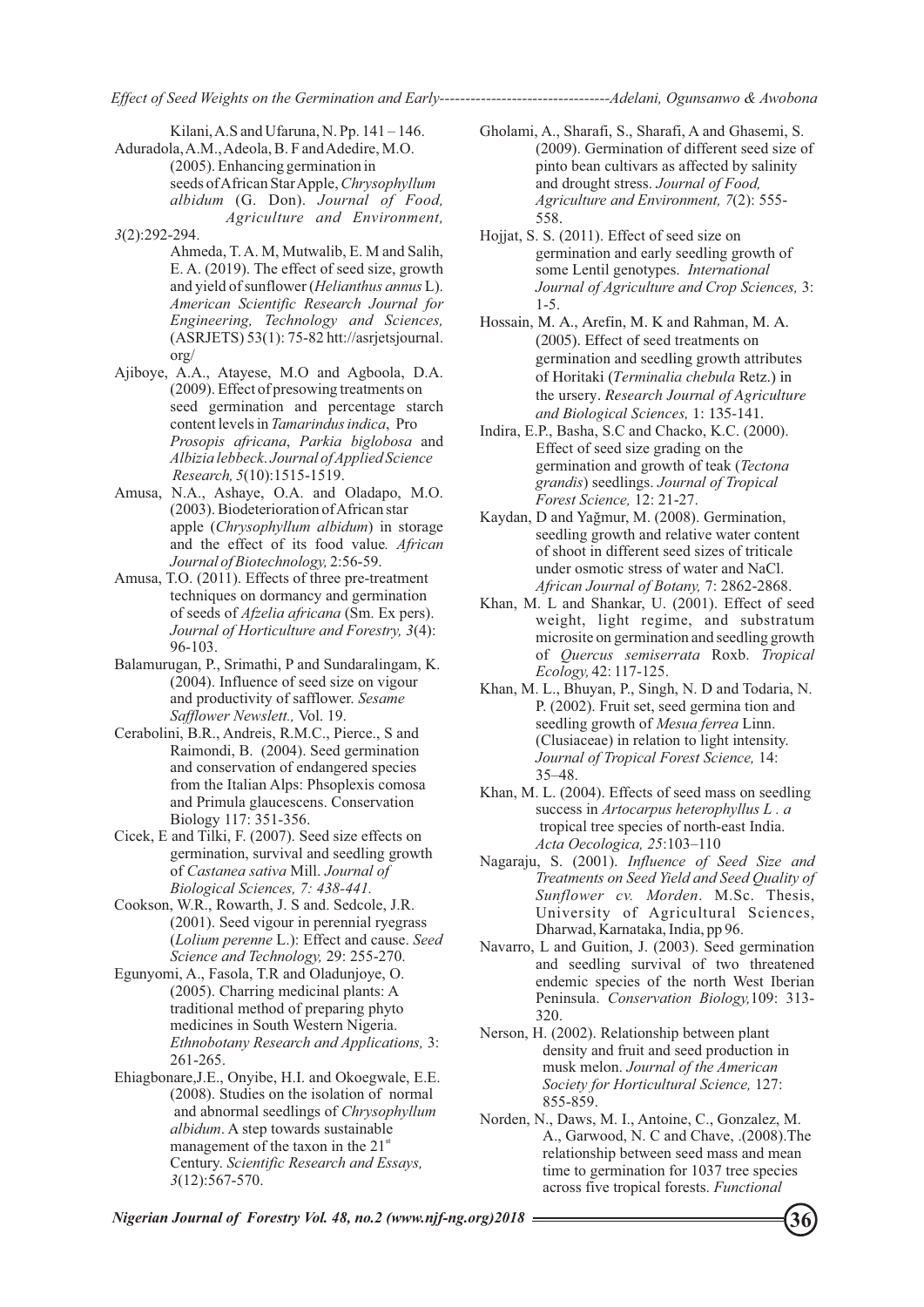*Effect of Seed Weights on the Germination and Early---------------------------------Adelani, Ogunsanwo & Awobona*

*Ecology, (1):1-8.*

- Mandal, S.M., Chakraborty, D and Gupta, K. (2008). Seed Size variation: Influence on germination and subsequent seedling performance in *Hyptis suaveolens* (Lamiaceae). *Research Journal of Seed Science,* 1: 26-33.Menaka, C. and Balamurugan, P. (2008). Seed grading techniques in *Amaranthus* cv. CO. Plant *Archive,* 8: 729-731.
- Oboh, I.O., Aluyor, E.O. and Audu, T.O.K. (2009). Use of *Chrysophyllum albidum* for the removal of metal ions from aqueous solution. *Scientific Research and Essay, 4(6):* 632- 635.
- Olaoluwa, T. A., Muhammad, N.O and Oladiji, A.T. (2012). Biochemical assessment of the mineral and some antinutritional constituents of *Aspergillus niger* and fermented *Chrysophyllum albidum* seed meal. *African Journal of Food Science, 6*(1): 20-28.
- Olayinka, U. B, Owodeyi, S. O and Etejere, E. O. (2016). Biological productivity and composition of groundnut in relation to seed size. *Environmental and Experiment al Biology,* (2016) 14: 9–14 Original Paper DOI: 10.22364 /eeb.14.02
- Omokhua, G.E., Oyebade, B. A and Ebosele, C. (2015). The effects of seed size on germination and early seedling growth performance of *Symphonia globulifera* L.F in Nigeria*. Journal of Agriculture and Veterinary Science, 8 (3): 82-87.*
- Onyekwelu, J.C and Stimm, B. (2011). *Chrysophyllum albidum*. In: Roloff, A; Weisgerber, H; Lang, U;Stimm, B.(Eds): Enzyklopadie der Holzgewachse, Willey VCH, Weinheim, 59. Erg.Lfg.10/11, 12pp.
- Onyekwelu, J.C., Stimm, B., Mosandi, R. and Olusola, J.A. (2011). Domestication of *Chrysophyllum albidum* from rainforest and derived savannah ecosystem – Phenotype variation and selection of elite trees .*Conference on International Research on Food Security, Natural Resource Management and Rural Development*. Tropentage, pp. 7.
- of Eucalyptus growing in northern Nigeria. In: Popoola, L, Abu J.E and Oni, P.I (Eds). *Proceedings of 27th Annual Conference of the Forestry Association of Nigeria*, pp 12 –16. Otegbeye, G.O., Owonubi, J. J and Oviasauyi, P.K. (2001). Interspecific variation growth
- Owoh, P. W., Offiong, M. O., Udoflo, S. I and Ekanem, N. U. (2011). "Effect of size on germination and early morphological and physiological characteristics of *Gmelina arborea* ref. *African Research Review*", 5(6): 422-433.
- Rahaman, O. (2012). A review of medicinal value of

*Chrysophyllum albidum* (African

- Starapple). *African Traditional Medicine, 1*(1):1-3 http://searchwarp.com/rahaman
- Rastegar, Z. and Kandi, M.A.S. (2011). The effect of salinity and seed size on seed reserve utilization and seedling growth of soybean (*Glycine max*). *International Journal of Agronomy and Plant Production,* 2: 1-4.
- Roshanak, R., Hamdollah , K., Mehrdad, Y and Parisa, Z. (2013). Effect of seed size on germination and seed vigour of two soybeans (*Glycine max*. L). *International Research Journal of Applied and Basic Sciences, 4* (11): 3396- 3401.
- Sadeghi, H., Khazaei, F., Sheidaei, S and Yari, L. (2011). Effect of seed size on seed Effect of seed size on seed germination behavior of safflower (*Carthamus tinctorius* L.). *Journal of Agricultural and Biological Science,* 6: 5-8.
- Sangare, S. S. (2012). *Effect of Different Seed Priming Methods on Germination, Seedling Establishment and Vigour in Sorghum (Sorghum bicolour (L.)Moench.) and Bambara Groundnut (Vigna subterrenea (L.) Verdc).* Master of Science Thesis. Department of Horticulture, Kwame Nkrumah University of Science and Technology, Pp116.
- Santos, F. S., Paula, R. C., Sabonaro, D. Z and Valadares, J. (2009). Biometric and physiological quality of *Tabebuia chrysotricha* (Mart. ex A. DC.) Standl. seeds from different mother trees. *Scientia Forestalis,* 37: 163-173.
- Schmidt, L. (2000). Guide to Handling of Tropical and Subtropical Forest Seeds*.* Danida Forest Seed Centre, Krogerupvej 21,Humblebaek, Denmark Pp511*.*
- Schelin, M., Tigabu, M., Eriksson, I and Sawadogo, L. (2003). Effect of scarification, gibberellic acid and dry heat treatments on the germination of *Balanites aegyptiaca* seeds from the Sudanian Savanna in Burkina Faso. *Seed Science and Technology,* 31:605- 617.
- Souza, M. Land Fagundes, M. (2014). Seed size as key factor in germination and seedling development of *Copaifera langsdorffii* (Fabaceae). *American Journal of Plant Sciences,* 5: 2566-2573.
- Standard Operating Procedures (SOP) (1994). Plant Biomass Determination. *Scientific Engineering Response and Analytical Services,* 1:1-5.
- Taleghani, F., Dehghanshooar, M.,Ghasesmi, A., Yousefabadi, A.,Chegini, M andMohamadi, F.(2002). Determination of optimum seed size and quantity of coating materials for monogerm sugar beet seed. *Iran Journal of Sugar beet,*18: 10-12
- Tchounjeu, Z., Kengue, J and Leakey, R. R. B. (2002). Domestication of *Dacryodes edulis* state-ofthe-art. *Forests Trees and Livelihoods,* 12:3-

**37**